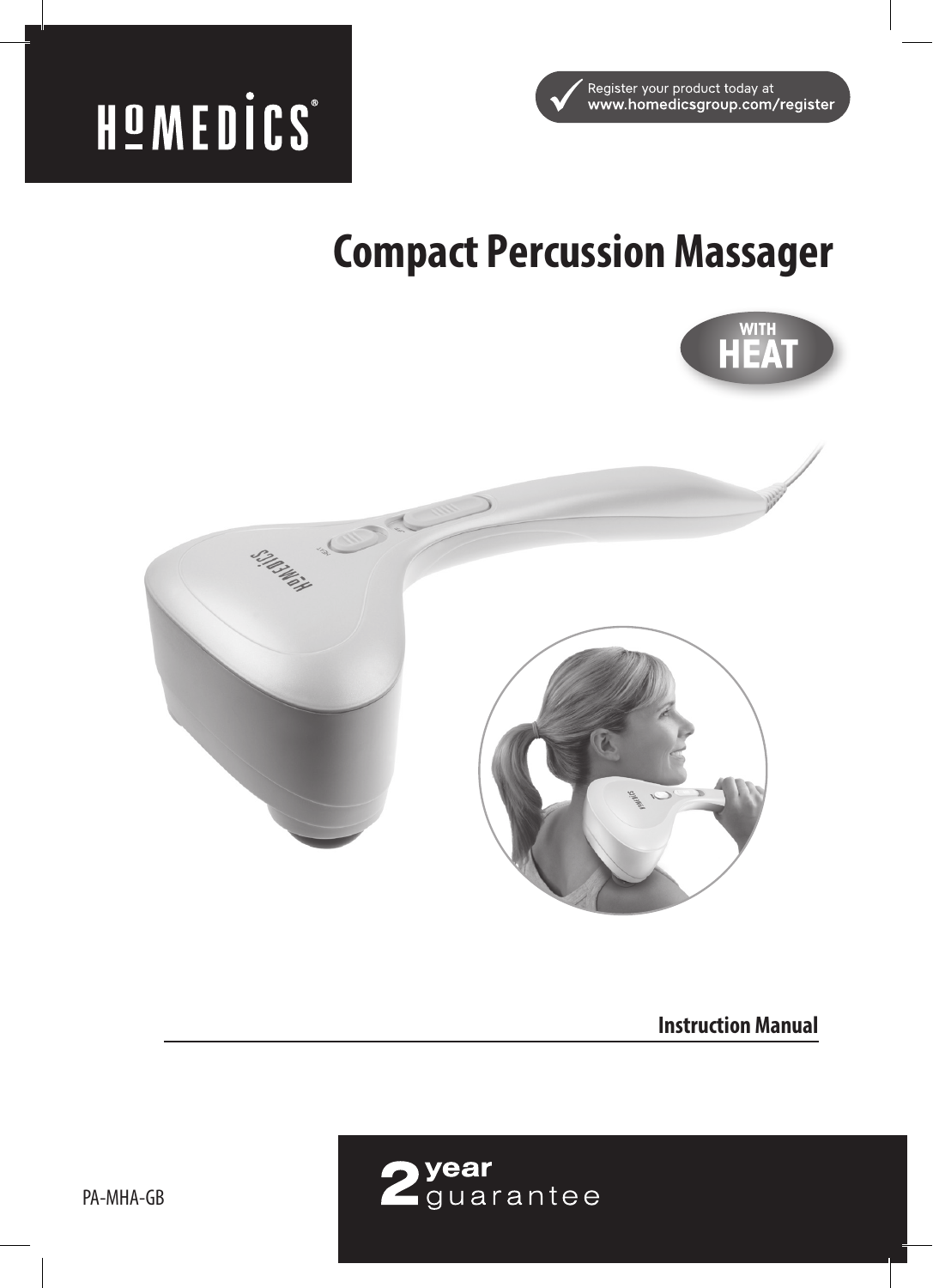#### READ ALL INSTRUCTIONS BEFORE USE. SAVE THESE INSTRUCTIONS FOR FUTURE REFERENCE.

### IMPORTANT SAFEGUARDS:

#### WHEN USING ELECTRICAL PRODUCTS, ESPECIALLY WHEN CHILDREN ARE PRESENT, BASIC SAFETY PRECAUTIONS SHOULD ALWAYS BE FOLLOWED, INCLUDING THE FOLLOWING:

- ALWAYS unplug the appliance from the electrical outlet immediately after using and before cleaning. To disconnect, turn all controls to the 'OFF' position, then remove plug from outlet.
- NEVER leave an appliance unattended when plugged in. Unplug from the mains outlet when not in use and before putting on or taking off parts or attachments.
- This appliance can be used by children aged from 8 years and above and persons with reduced physical, sensory or mental capabilities or lack of experience and knowledge if they have been given supervision or instruction concerning use of the appliance in a safe way and understand the hazards involved. Children shall not play with the appliance. Cleaning and user maintenance shall not be made by children without supervision. .
- DO NOT reach for an appliance that has fallen in water or other liquids. Switch off at the mains and unplug it immediately. Keep dry – DO NOT operate in wet or moist conditions.
- NEVER insert pins or other metallic fasteners into the appliance.
- Use this appliance for the intended use as described in this booklet. DO NOT use attachments not recommended by HoMedics.
- NEVER operate the appliance if it has a damaged cord or plug, if it is not working properly, if it has been dropped or damaged, or dropped into water. Return it to the HoMedics Service Centre for examination and repair.
- Keep cord away from heated surfaces.
- Excessive use could lead to the product's excessive heating and shorter life. Should this occur, discontinue use and allow the unit to cool before operating.
- NEVER drop or insert any object into any opening.
- DO NOT operate where aerosol (spray) products are being used or where oxygen is being administered.
- DO NOT operate under a blanket or pillow. Excessive heating can occur and cause fire, electrocution or injury to persons.
- DO NOT carry this appliance by the cord or use cord as a handle.
- DO NOT use outdoors.
- This product requires a 220-240V AC power.
- DO NOT attempt to repair the appliance. There are no user serviceable parts. For service, send to a HoMedics Service Centre. All servicing of this appliance must be performed by authorised HoMedics service personnel only.
- Never block the air openings of the appliance or place it on a soft surface, such as a bed or couch.Keep air openings free of lint, hair etc.
- Do not place or store appliance where it can fall or be pulled into a bath or sink. Do not place in or drop into water or other liquid.

## SAFETY CAUTIONS:

PLEASE READ THIS SECTION CAREFULLY BEFORE USING THE APPLIANCE.

- **If you have any concerns regarding your health, consult a doctor before using this appliance.**
- Individuals with pacemakers and pregnant women should consult a doctor before using this appliance. Not recommended for use by Diabetics
- DO NOT use on an infant, invalid or on a sleeping or unconscious person. DO NOT use on insensitive skin or on a person with poor blood circulation.
- This appliance should NEVER be used by any individual suffering from any physical ailment that would limit the user's capacity to operate the controls or who has sensory deficiencies in the lower half of their body.
- NEVER use directly on swollen or inflamed areas or skin eruptions.
- The appliance has a heated surface. Persons insensitive to heat must be careful when using the appliance. (Do not use with a helpless person, an infant or a person insensitive to heat.)
- If you feel any discomfort whilst using this appliance, discontinue use and consult your doctor.
- This is a non-professional appliance, designed for personal use and intended to provide a soothing massage to worn muscles. DO NOT use as a substitute for medical attention.
- DO NOT use before going to bed. The massage has a stimulating effect and can delay sleep.
- Do not use for longer than the recommended time.
- Care should be taken when using heated surfaces. If the product feels excessively hot, switch off at mains and contact the HoMedics Service Centre.
- Do not use the heat continuously for more than 15 minutes.
- Never massage the same spot longer than 3 minutes.
- Never use this appliance on or near eyes or other highly sensitive areas.

#### **WEEE explanation**

This marking indicates that this product should not be disposed with other household wastes throughout the EU. To prevent possible harm to the environment or human health from uncontrolled waste disposal, recycle it responsibly to promote the sustainable reuse of material resources. To return your used device, please use the return and collection systems or contact the retailer where the product was purchased. They can take this product for environmental safe recycling.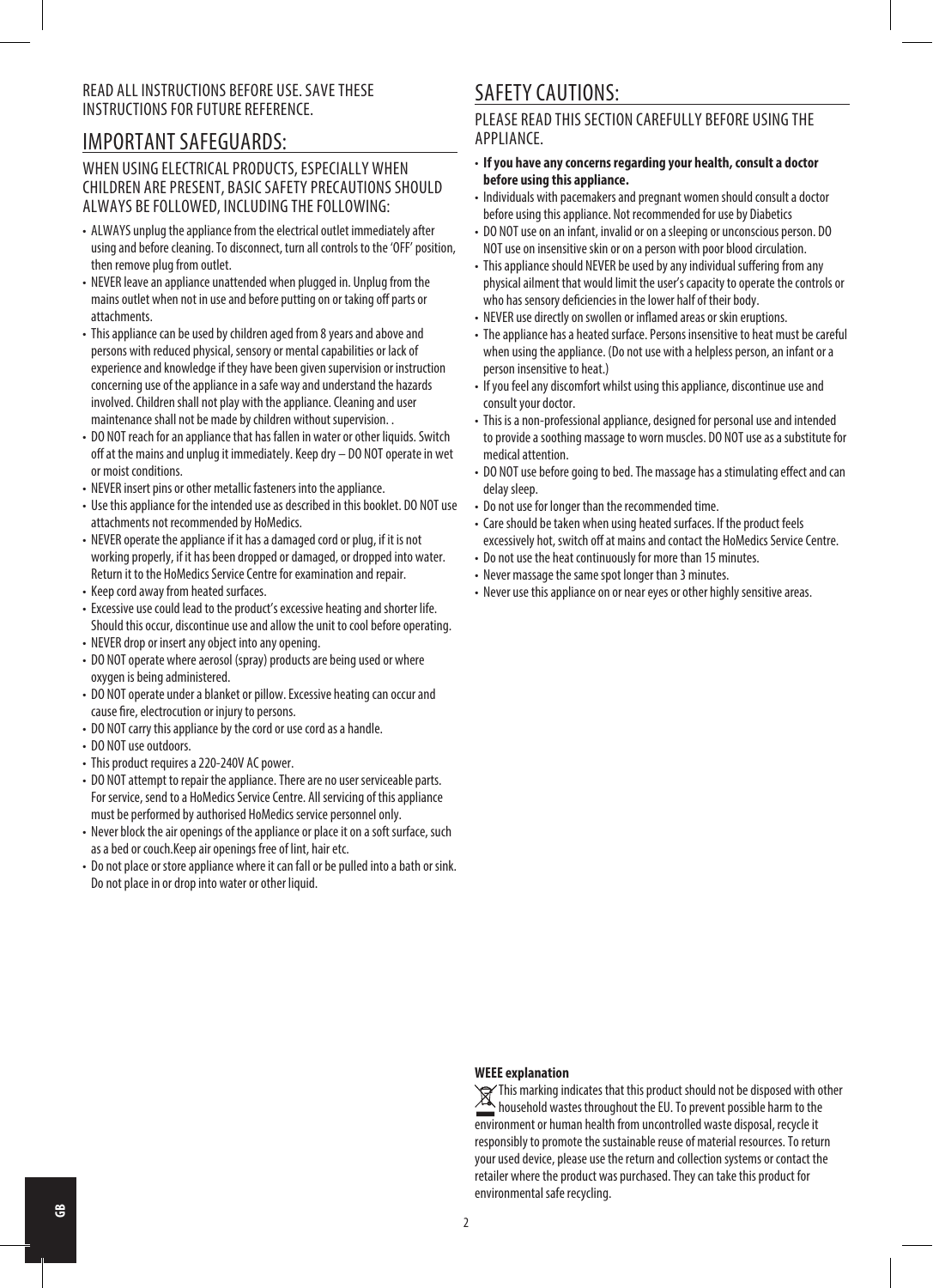# PRODUCT FEATURES:



# INSTRUCTIONS FOR USE:

- 1. Connect the small plug from power adaptor lead to the socket at the end of the product's lead.
- 2. Always make sure the unit is set to the "off" position before inserting the adaptor plug into a 220-240V electrical outlet.
- 3. Slide the power button upwards to start the massage. Slide up one position for low intensity setting (LOW) and two positions for the high intensity setting (HIGH).
- 4. To turn the heat function on, slide the heat button up to reveal the red  $\mathcal{W}$ symbol. To turn off the heat function, slide the heat button down to show the **Ht** symbol.

 **NOTE:** The heat function works best when the attachments are removed and the red heat nodes are exposed.

- 5. Apply massager head lightly to the area you wish to massage.
- 6. Move the unit slowly, holding on the targeted area. Massage the area for a short period of time and move to another area.
- 7. Operation of longer than 15 minutes is not recommended and may cause overheating.
- 8. When massage is completed, turn unit off, unplug the power supply, allow to cool and store properly in a dry place.

#### **To Change Attachments**

Your massager comes equipped with four custom massage head attachments.



#### **Dark Grey – Soft massage Red – Heat massage**

To change to a different set, simply twist off (counterclockwise) the set that is on the unit, press in and twist on (clockwise) the desired set.

# MAINTENANCE:

#### **Cleaning**

Unplug the appliance and allow to cool before cleaning. Clean only with a soft, slightly damp sponge.

- Never allow water or any other liquids to come into contact with the appliance.
- Do not immerse in any liquid to clean.
- Never use abrasive cleaners, brushes, glass / furniture polish, paint thinner etc to clean.

#### **Storage**

Unplug the appliance from the outlet, and allow it to cool before storing in its box or a clean, dry place. Coil the cord and secure it with the supplied fastener. Do not hang the unit by the powercord.

#### 3